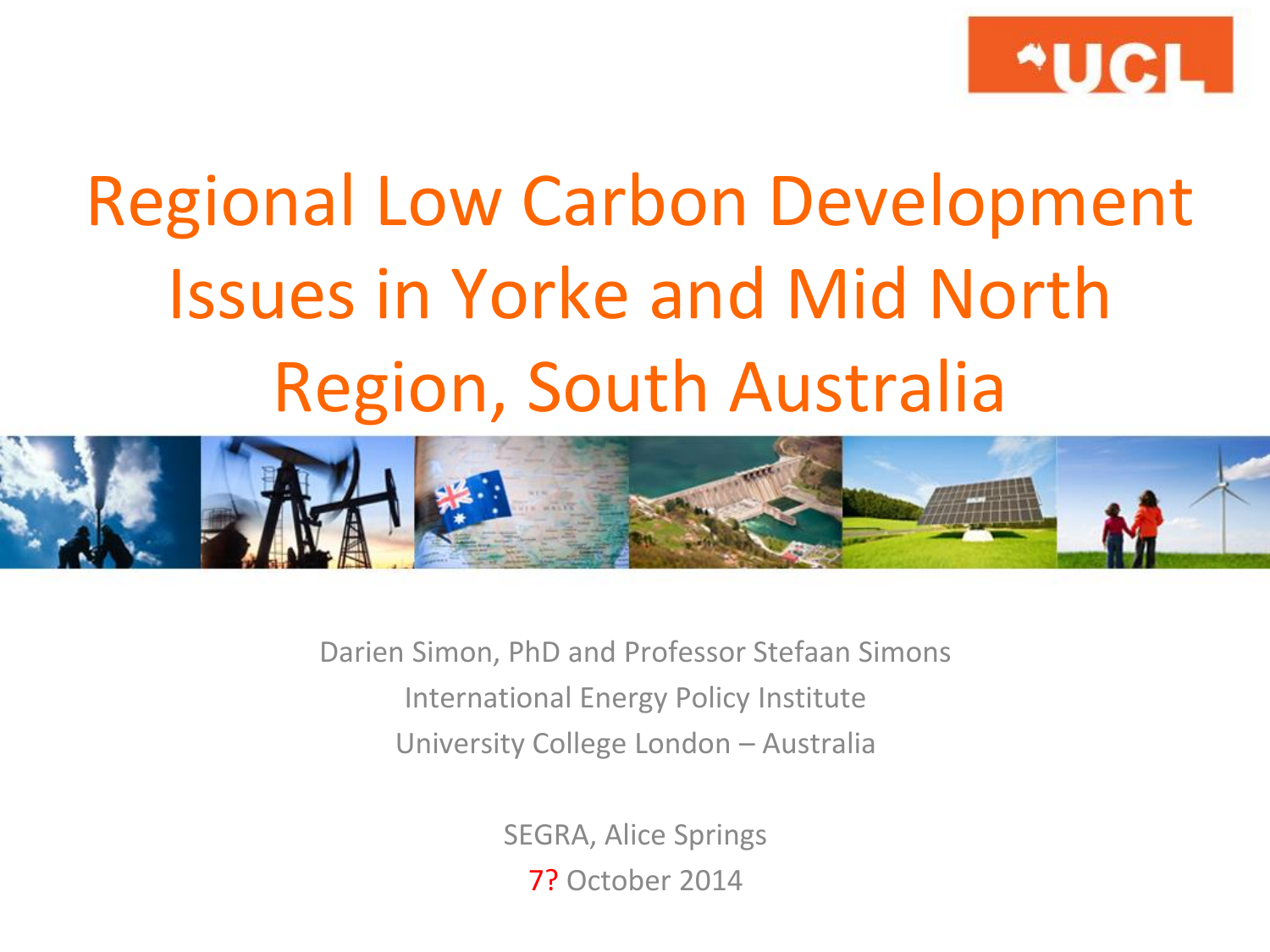

### Agenda

- Introduction
- Regional Assessment
	- Land Use Restrictions
	- Resources
- Community Preferences Survey
- Financial Investment Survey
- Workshops
- Conclusions

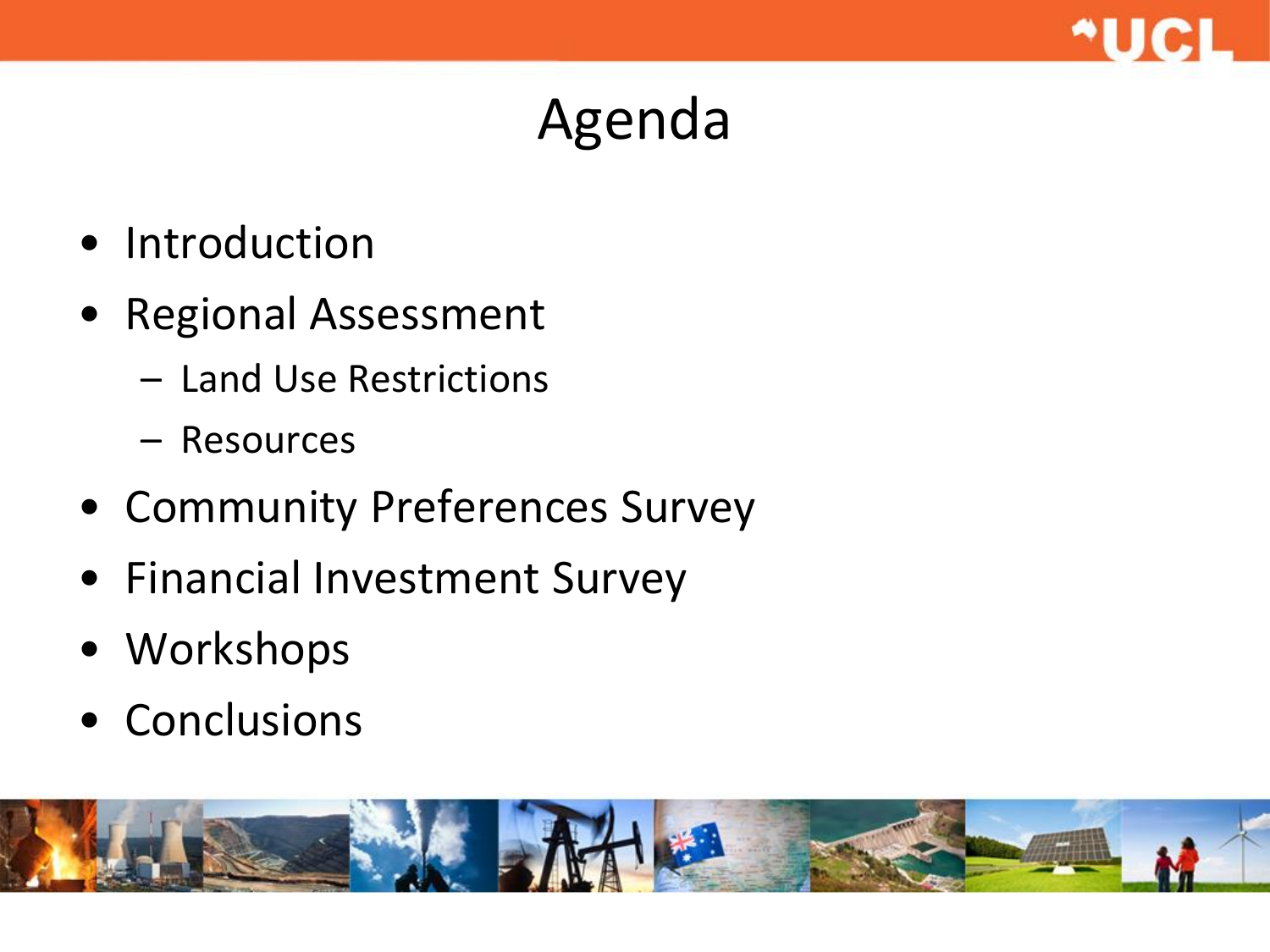#### \*UCL

#### Introduction - Yorke and Mid North











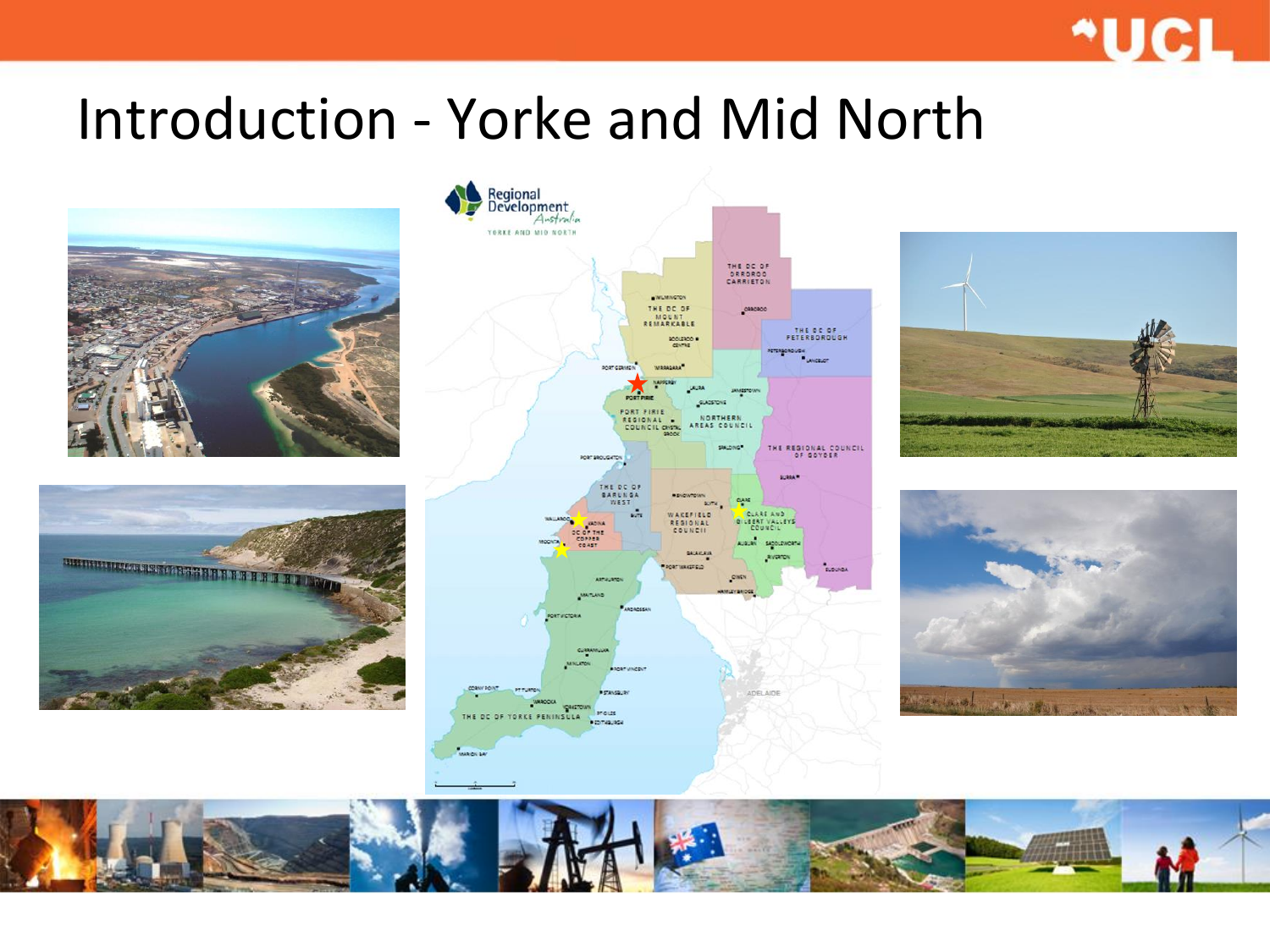

|                     |               |     | Population by age 2011 |                 |                   |     |               |
|---------------------|---------------|-----|------------------------|-----------------|-------------------|-----|---------------|
|                     | $0 - 14$      |     | 15-64                  |                 | $65+$             |     | Total         |
| Yorke and Mid North | 13,419        | 18% | 44,893                 | 60%             | 15,937            | 21% | 74,250        |
| South Australia     | 289,166       |     | 18% 1,088,480          | 66 <sup>%</sup> | 260,586           |     | 16% 1,638,233 |
| National            | 4,212,47<br>3 |     | 19% 15,034,921         |                 | 67% 3,076,53<br>ॶ | 14% | 22,323,93     |

| Highest level of schooling finished                          |  |  |        |       |        |  |  |  |
|--------------------------------------------------------------|--|--|--------|-------|--------|--|--|--|
| Year 12 Year 11 Year 10<br>Year <sub>8</sub><br>Year 9       |  |  |        |       |        |  |  |  |
| Yorke and Mid North 28.27% 21.98%                            |  |  | 22.07% | 8.64% | 11.09% |  |  |  |
| 44.76% 18.08%<br>South Australia<br>16.68%<br>5.31%<br>6.76% |  |  |        |       |        |  |  |  |
| 49.23% 8.90%<br>20.89%<br><b>National</b><br>5.92%<br>5.68%  |  |  |        |       |        |  |  |  |

Population over 15 with post-school qualifications

2001 2006 2011 % chg

### Yorke and Mid North 23.03% 27.72% 32.94% 43% **Yorke and Mid North** 23.03% 27.72% 32.94% 32.94% 41.71% 31% South Australia 31.73% 36.43% 41.71% 31% 30% Mid North Demographics

| Average wage and salary income        |  |                    |         |     |  |  |  |  |
|---------------------------------------|--|--------------------|---------|-----|--|--|--|--|
| 2009<br>2004<br>$%$ chg<br>Chg        |  |                    |         |     |  |  |  |  |
| Yorke and Mid North \$27,790 \$35,592 |  |                    | \$7,802 | 28% |  |  |  |  |
| South Australia                       |  | $$33,623$ \$41,896 | \$8,273 | 25% |  |  |  |  |
| <b>National</b>                       |  | \$36,889 \$46,599  | \$9.710 | 26% |  |  |  |  |

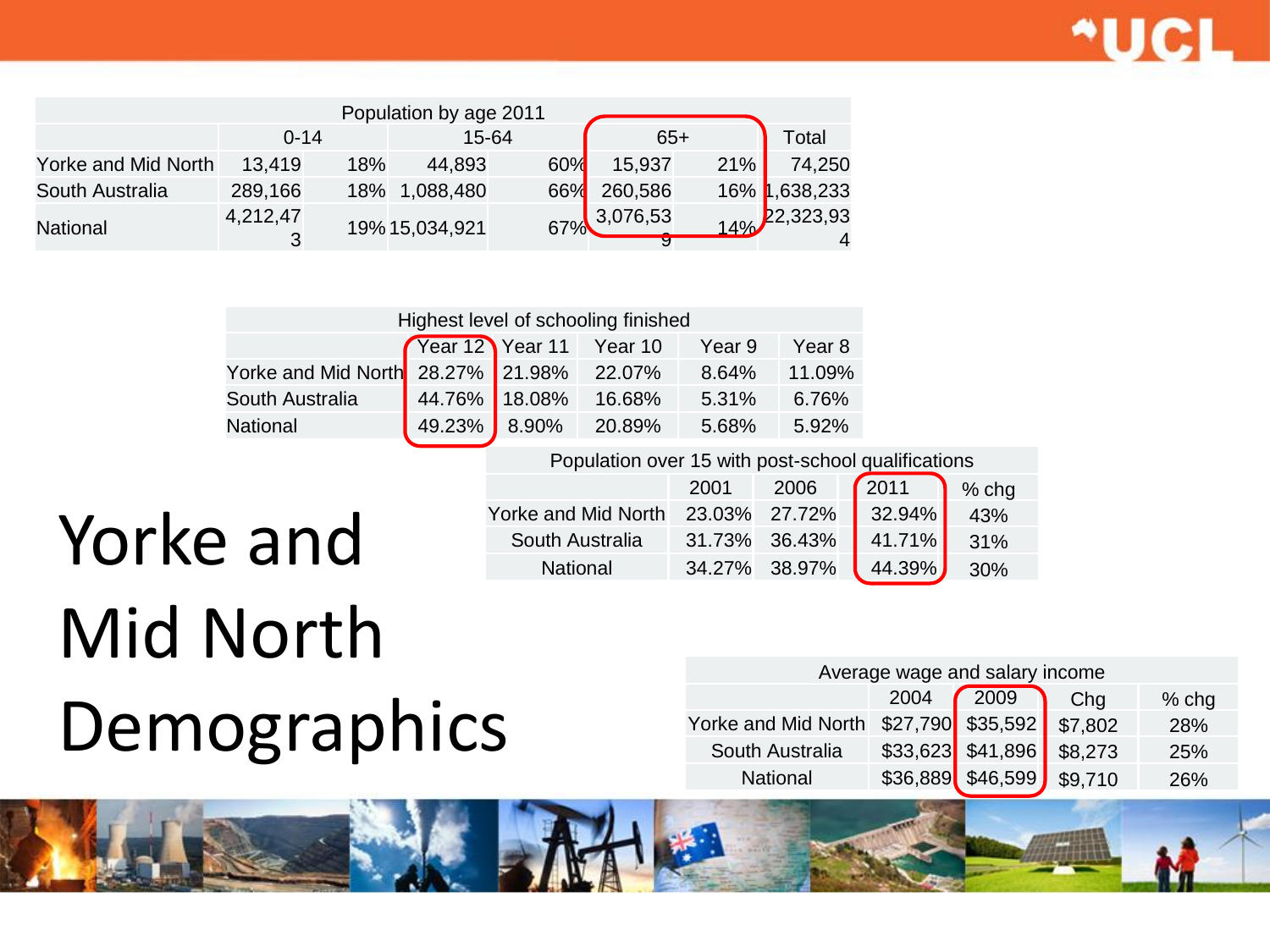

## Regional Assessment Land Use Restrictions

- Environmental land use restrictions
	- National and state mandated protections
	- Upper and lower Mid North corridor areas
- Restrictions incorporated in Council Development Plans
	- Wind farms
	- Solar panels

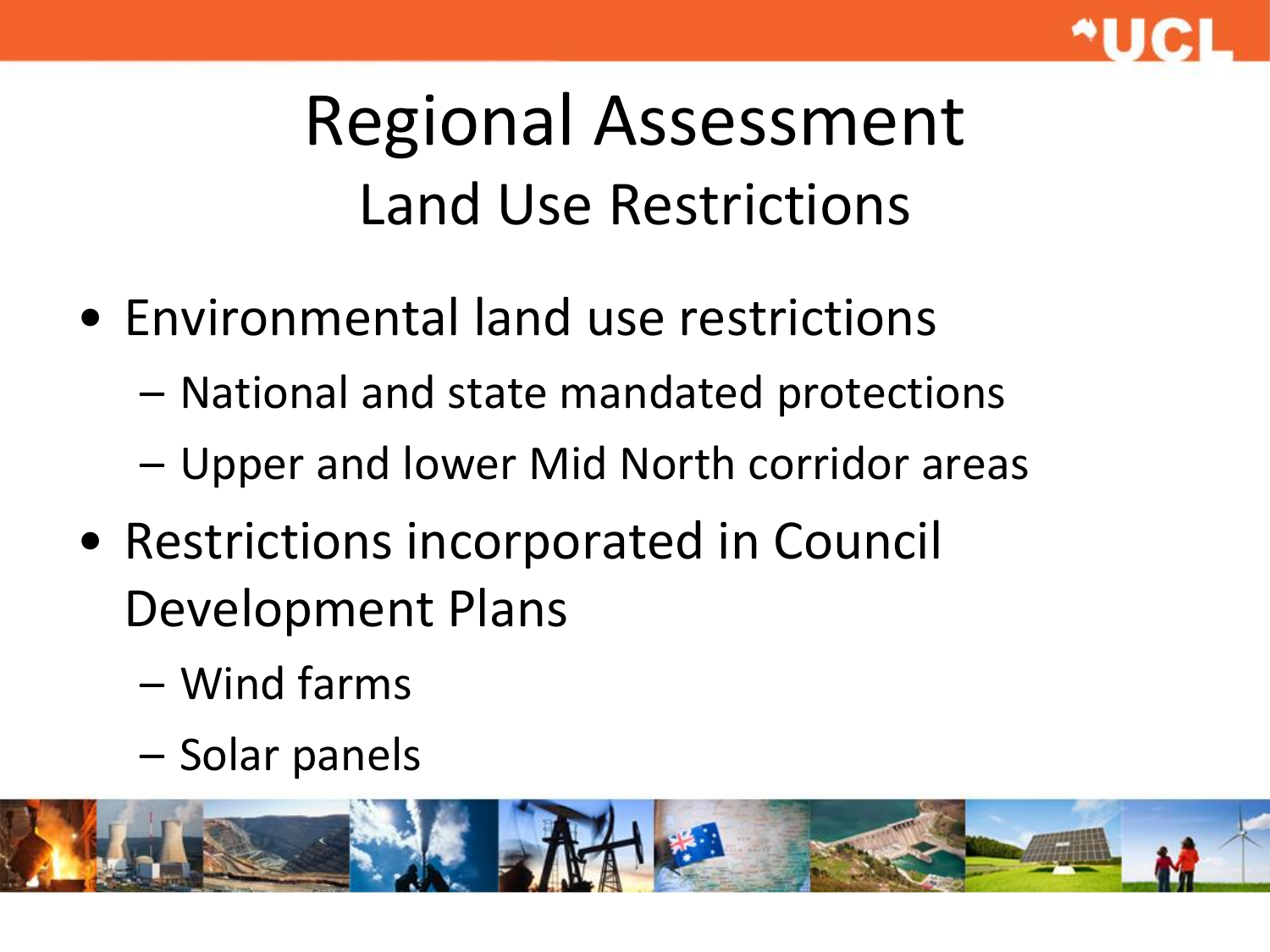

# Regional Assessment Resources

- Abundant wind
- Good to very good solar
- Good to very good biomass
- Very good tidal/wave prospects
- Some geothermal potential

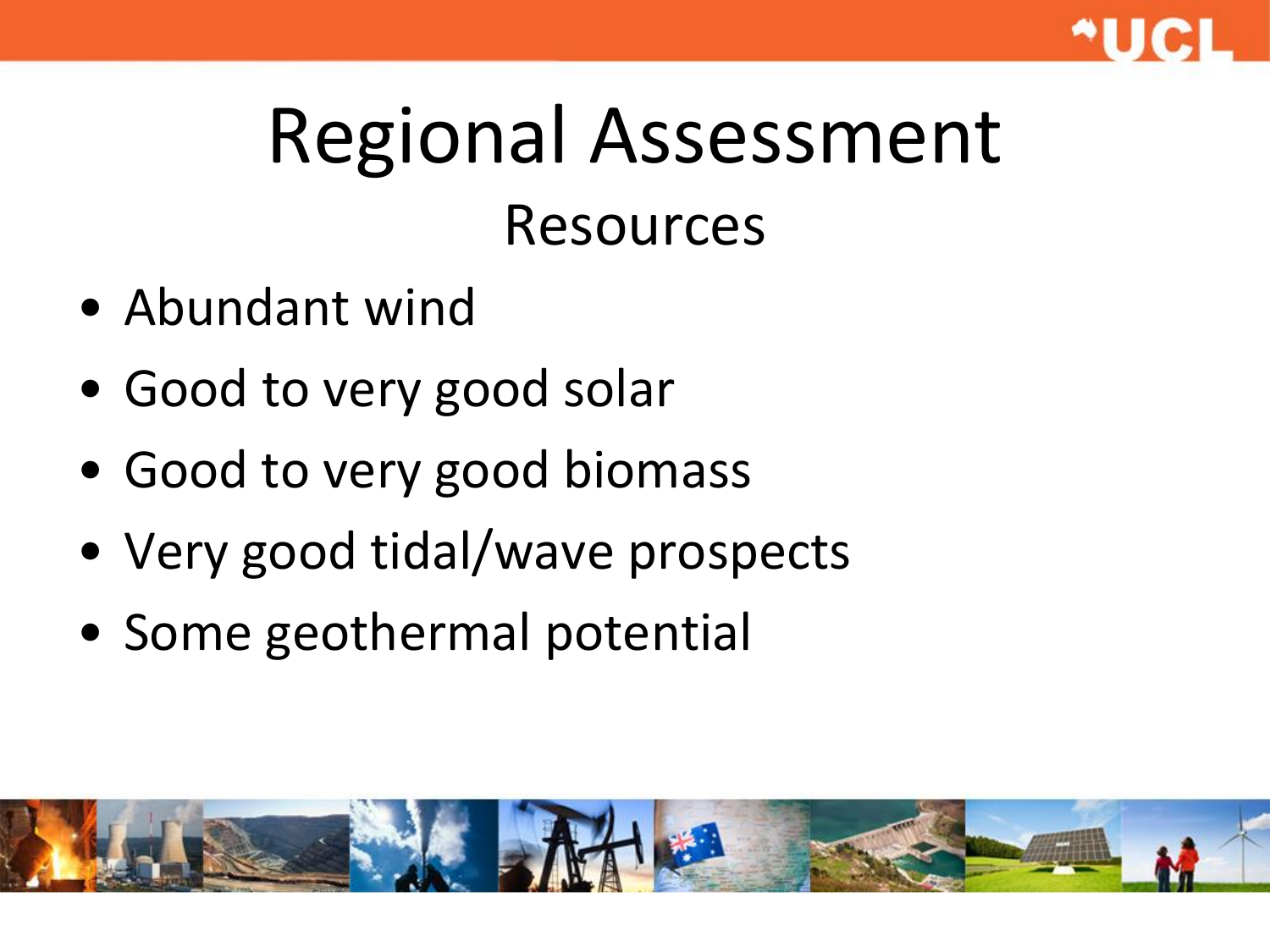### \*UCI

**in** 

**strongly in** 

| Group 1                      | strongly<br>against | against | somewhat<br>against | neutral | somewhat<br>in favour | in<br>favour | strongly<br>in<br>favour | against | in.<br>favour |
|------------------------------|---------------------|---------|---------------------|---------|-----------------------|--------------|--------------------------|---------|---------------|
| solar panel                  | 0.0%                | 0.0%    | 0.0%                | 0.0%    | 0.0%                  | 38.1%        | 61.9%                    | 0%      | 100%          |
| solar farm                   | 0.0%                | 0.0%    | 0.0%                | 14.3%   | 14.3%                 | 38.1%        | 33.3%                    | 0%      | 86%           |
| nuclear                      | 19.0%               | 0.0%    | 9.5%                | 19.0%   | 14.3%                 | 28.6%        | 9.5%                     | 29%     | 52%           |
| household<br>wind<br>turbine | 0.0%                | 4.8%    | 19.0%               | 33.3%   | 19.0%                 | 4.8%         | 19.0%                    | 24%     | 43%           |
| wind farm                    | 19.0%               | 0.0%    | 23.8%               | 15.8%   | 0.0%                  | 19.0%        | 23.8%                    | 43%     | 43%           |
| hydro<br>(wave)              | 0.0%                | 0.0%    | 5.0%                | 40.0%   | 30.0%                 | 15.0%        | 10.0%                    | 5%      | 55%           |
| geothermal                   | 0.0%                | 4.8%    | 4.8%                | 38.1%   | 33.3%                 | 19.0%        | 0.0%                     | 10%     | 52%           |
| waste to<br>energy           | 0.0%                | 0.0%    | 4.8%                | 9.5%    | 38.1%                 | 42.9%        | 4.8%                     | 5%      | 86%           |
| biomass                      | 0.0%                | 0.0%    | 14.3%               | 23.8%   | 38.1%                 | 19.0%        | 9.5%                     | 14%     | 67%           |

**against against against neutral in favour favour favour against solar panel** 4.8% 0.0% 0.0% **4.8%** 10.5% 19.0% 61.9% **5% 91% solar farm** 4.8% 4.8% 4.8% **0.0%** 14.3% 23.8% 47.6% **14% 86% nuclear** 33.3% 9.5% 14.3% **0.0%** 19.0% 9.5% 14.3% **57% 43% household wind turbine** 4.8% 4.8% 0.0% **23.8%** 14.3% 23.8% 23.8% **10% 62% wind farm** 10.5% 10.5% 10.5% **15.8%** 10.5% 21.1% 21.1% **32% 53% hydro (wave)** 5.0% 0.0% 10.0% **15.0%** 10.0% 40.0% 20.0% **15% 70% geothermal** 14.3% 0.0% 9.5% **4.8%** 14.3% 28.6% 28.6% **10% 71% waste to energy** 15.0% 0.0% 0.0% **10.0%** 15.0% 30.0% 30.0% **15% 75%**

**biomass** 5.3% 0.0% 0.0% **15.8%** 31.6% 26.3% 21.1% **5% 79%**

**somewhat** 

**in** 

**somewhat** 

**Group 2 strongly** 

| Group 3                      | strongly<br>against | against | somewhat<br>against | neutral | somewhat<br>in favour | in<br>favour | strongly<br>in<br>favour | against | in.<br>favour |
|------------------------------|---------------------|---------|---------------------|---------|-----------------------|--------------|--------------------------|---------|---------------|
| solar panel                  | 0.0%                | 0.0%    | 0.0%                | 3.0%    | 12.1%                 | 18.2%        | 66.7%                    | 0%      | 97%           |
| solar farm                   | 3.1%                | 0.0%    | 0.0%                | 6.3%    | 3.1%                  | 40.6%        | 46.9%                    | 3%      | 91%           |
| nuclear                      | 21.9%               | 15.6%   | 18.8%               | 9.4%    | 12.5%                 | 12.5%        | 9.4%                     | 56%     | 34%           |
| household<br>wind<br>turbine | 3.2%                | 3.2%    | 3.2%                | 19.4%   | 25.8%                 | 32.3%        | 12.9%                    | 10%     | 71%           |
| wind farm                    | 21.9%               | 3.1%    | 3.1%                | 9.4%    | 18.8%                 | 21.9%        | 21.9%                    | 28%     | 63%           |
| hydro<br>(wave)              | 0.0%                | 0.0%    | 0.0%                | 15.6%   | 15.6%                 | 40.6%        | 28.1%                    | 0%      | 84%           |
| geothermal                   | 3.3%                | 3.3%    | 16.7%               | 3.3%    | 6.7%                  | 36.7%        | 30.0%                    | 23%     | 73%           |
| waste to<br>energy           | 0.0%                | 0.0%    | 0.0%                | 6.3%    | 15.6%                 | 46.9%        | 31.3%                    | 0%      | 94%           |
| <b>biomass</b>               | 0.0%                | 9.7%    | 0.0%                | 12.9%   | 6.5%                  | 35.5%        | 35.5%                    | 10%     | $77\%$        |

Community preferences survey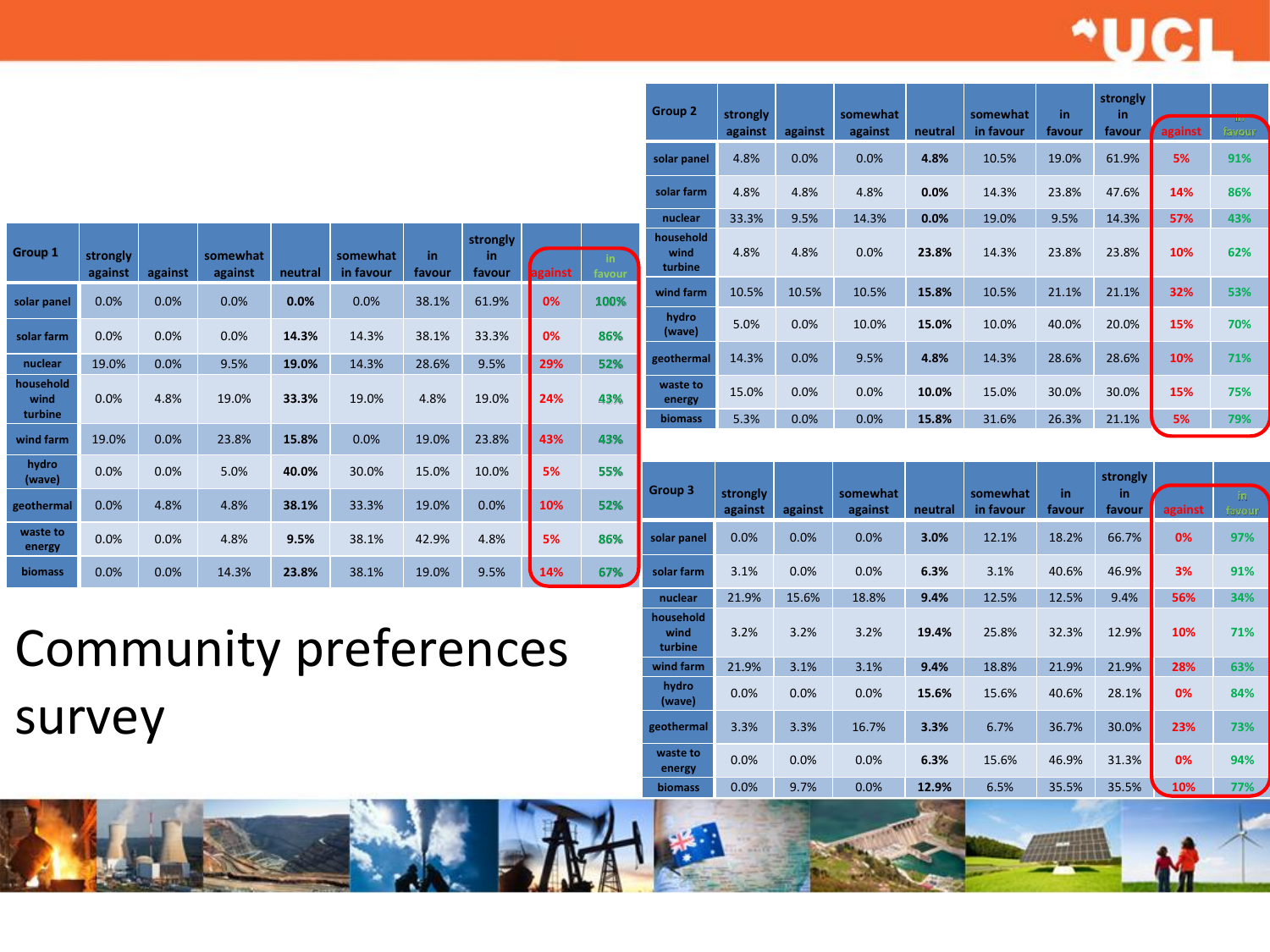

### Financial Investment Survey

1) Low carbon energy financial investment levels are falling due to market uncertainties

2) Predicted 2 – 5 years before market turnaround

3) Local actions key during the interim

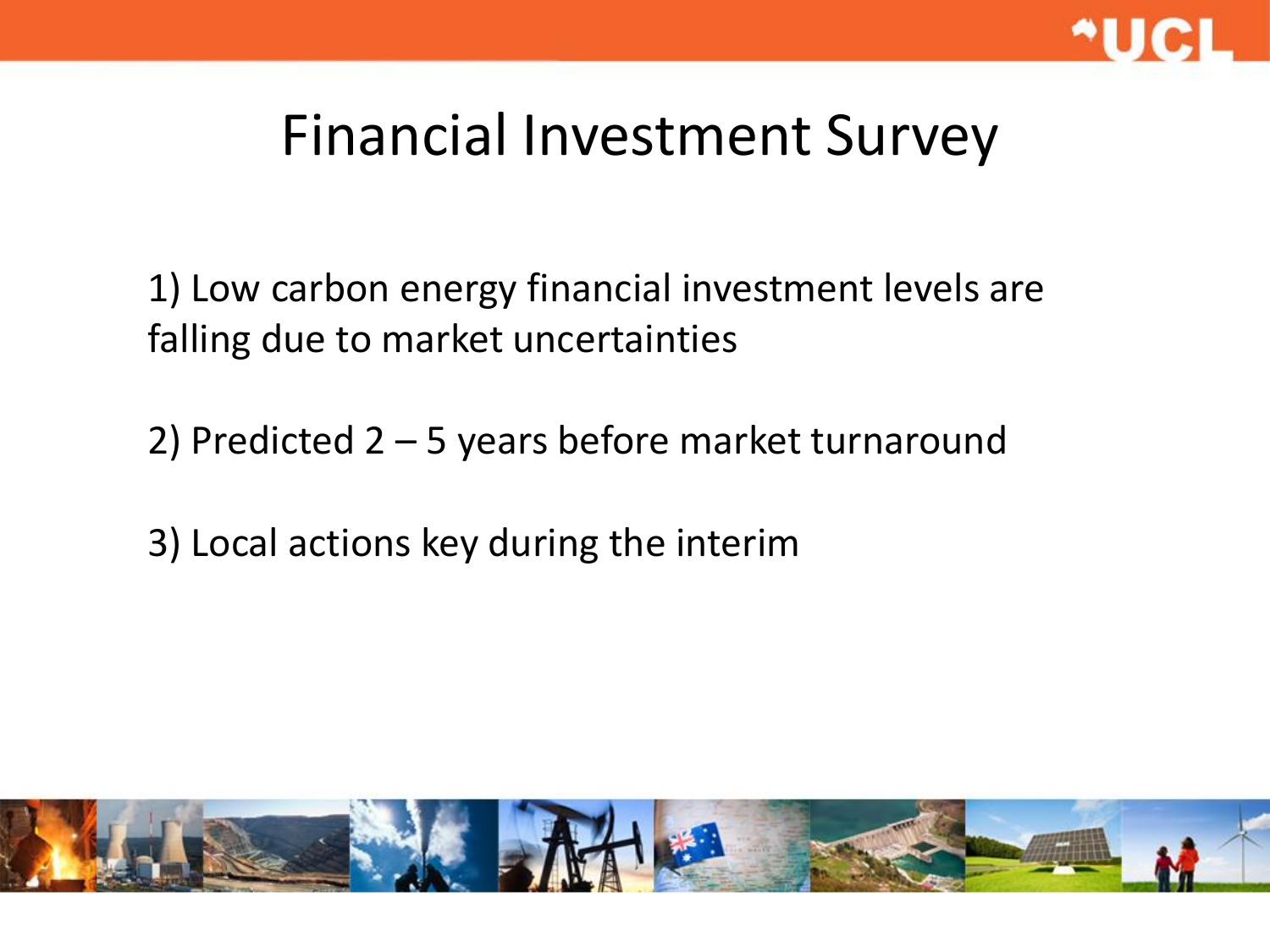

#### **Which do you think are the most important factors to promote low carbon investment in a community or region?**

| <b>General</b>                             | <b>Very important</b> | Important       |
|--------------------------------------------|-----------------------|-----------------|
| <b>Higher energy prices/consumption</b>    | 15                    | 9               |
| <b>Regional or local leadership</b>        | 11                    | 10              |
| <b>Policy</b>                              |                       |                 |
| <b>Federal or state requirements (RET)</b> | 17                    | $\overline{7}$  |
| <b>Local leadership</b>                    | 15                    | $6\phantom{1}6$ |
| <b>Social</b>                              |                       |                 |
| Providing a better future for children     | 15                    | $\overline{7}$  |
| Local or regional leadership               | 12                    | 9               |
| <b>Economic</b>                            |                       |                 |
| <b>Cost reductions</b>                     | 14                    | 10              |
| Diversifying the regional economy          | 14                    | 6               |

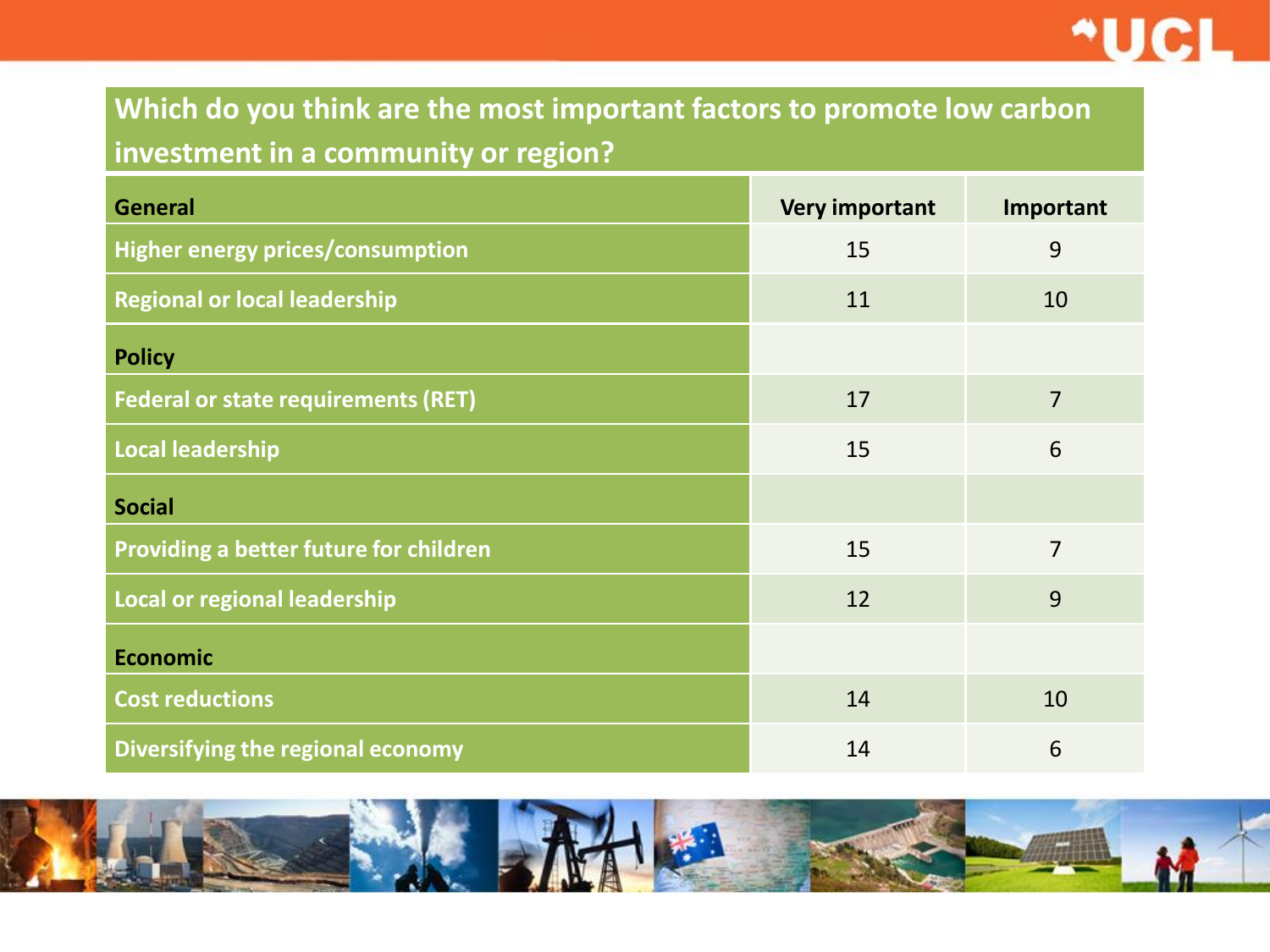

**Which of these do you think are the most important barriers to low carbon investment in a community or region?**

| <b>General</b>                                                                       | Very important | Important      |
|--------------------------------------------------------------------------------------|----------------|----------------|
| <b>Regulatory or policy uncertainty</b>                                              | 15             | 5              |
| Lack of knowledge/understanding                                                      | 13             | 8              |
| <b>Policy</b>                                                                        |                |                |
| Legal or regulatory conflicts/confusion                                              | 11             | 11             |
| Low priority of low carbon transition in local or regional<br>government/communities | 11             | 8              |
| <b>Social</b>                                                                        |                |                |
| Too many unreliable sources of information                                           | 10             | 11             |
| Distrust of scientific or government information resources                           | 10             | 10             |
| <b>Economic</b>                                                                      |                |                |
| <b>High upfront capital costs</b>                                                    | 15             | $\overline{7}$ |
| <b>Lack of leadership</b>                                                            | 12             | 9              |

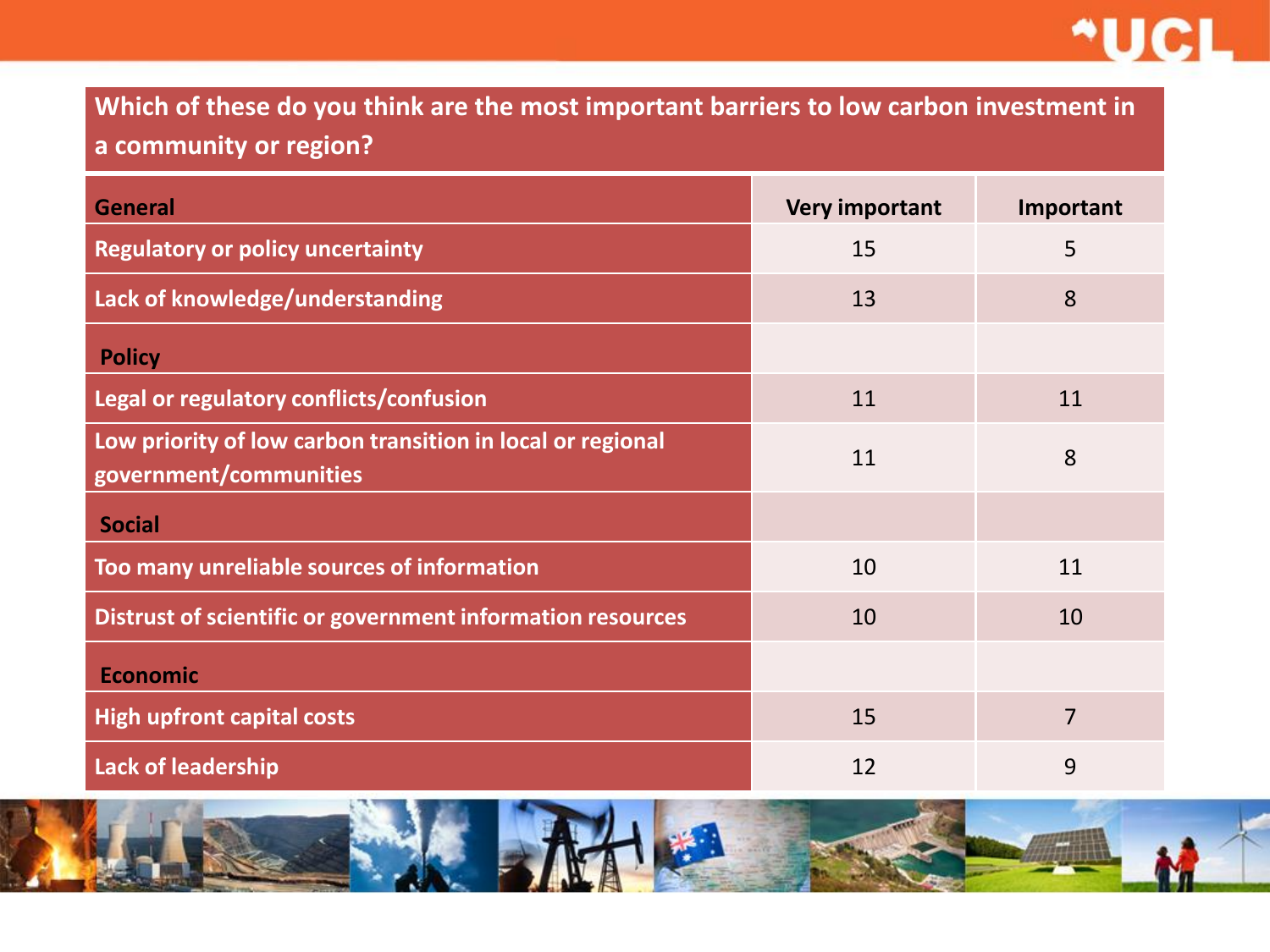

## Workshops

What is the ideal vision of the future low carbon Yorke and Mid North region?

- Local self-sufficiency
- Regional and local scale energy generation
- Improved regional and state-wide transportation
- Market-based or alternative solutions?
- Needs:
	- Values discussion
	- Education
	- **Leadership**

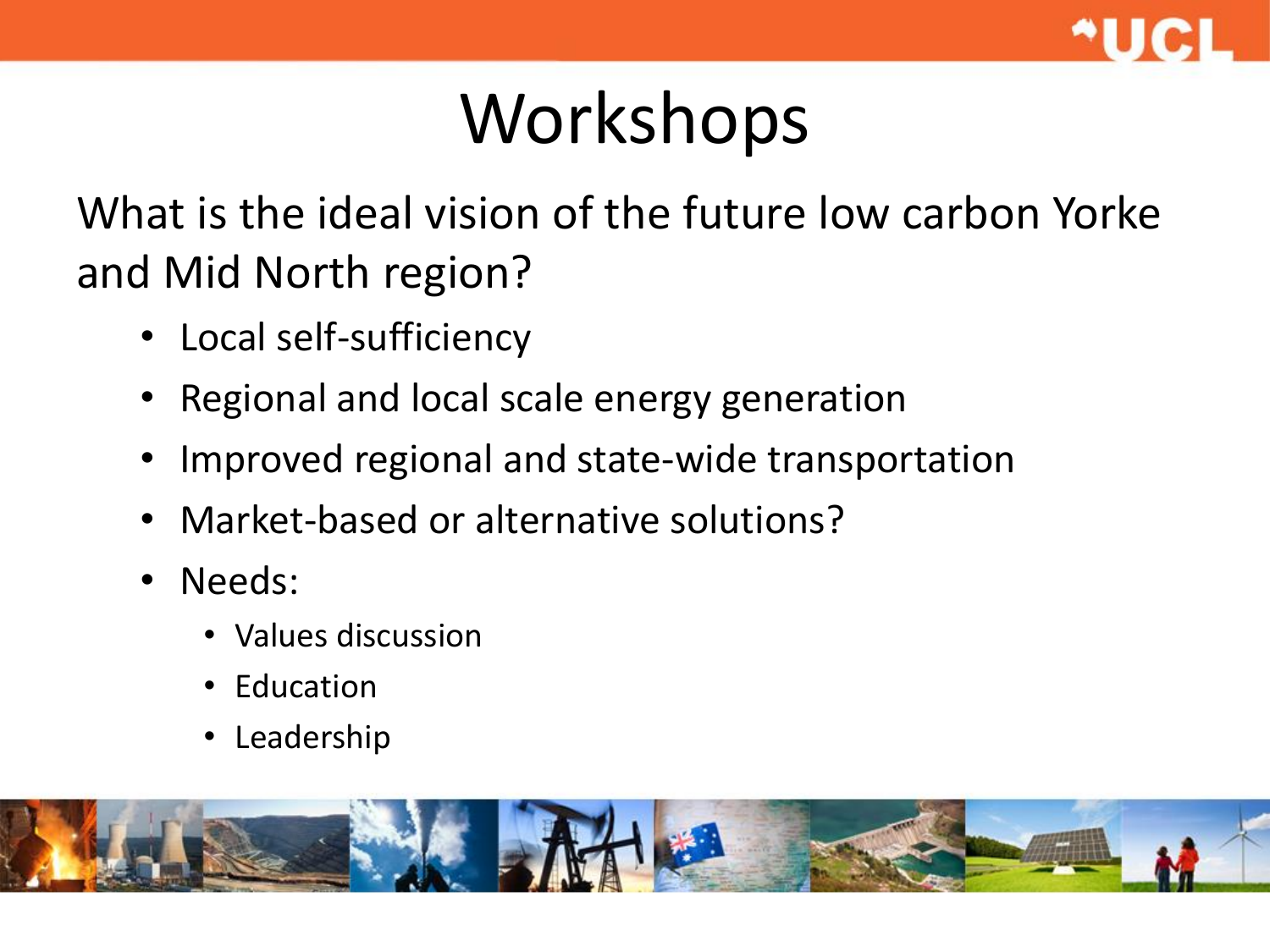

### Conclusions

- Yorke and Mid North is well placed to maximise use of abundant renewable energy resources, solar preferred
- Existing wind farms produce significant energy; new proposals meeting resistance
- Some variation in community preferences across the region, especially in nuclear and wind farms
- Local actions can prepare region for when financial investment uncertainty decreases  $(2 - 5$  years)
- Workshops indicate a local/regional scale low carbon future vision potentially at odds with State Government concept of commercial scale installations
- Engagement and responsiveness is an issue